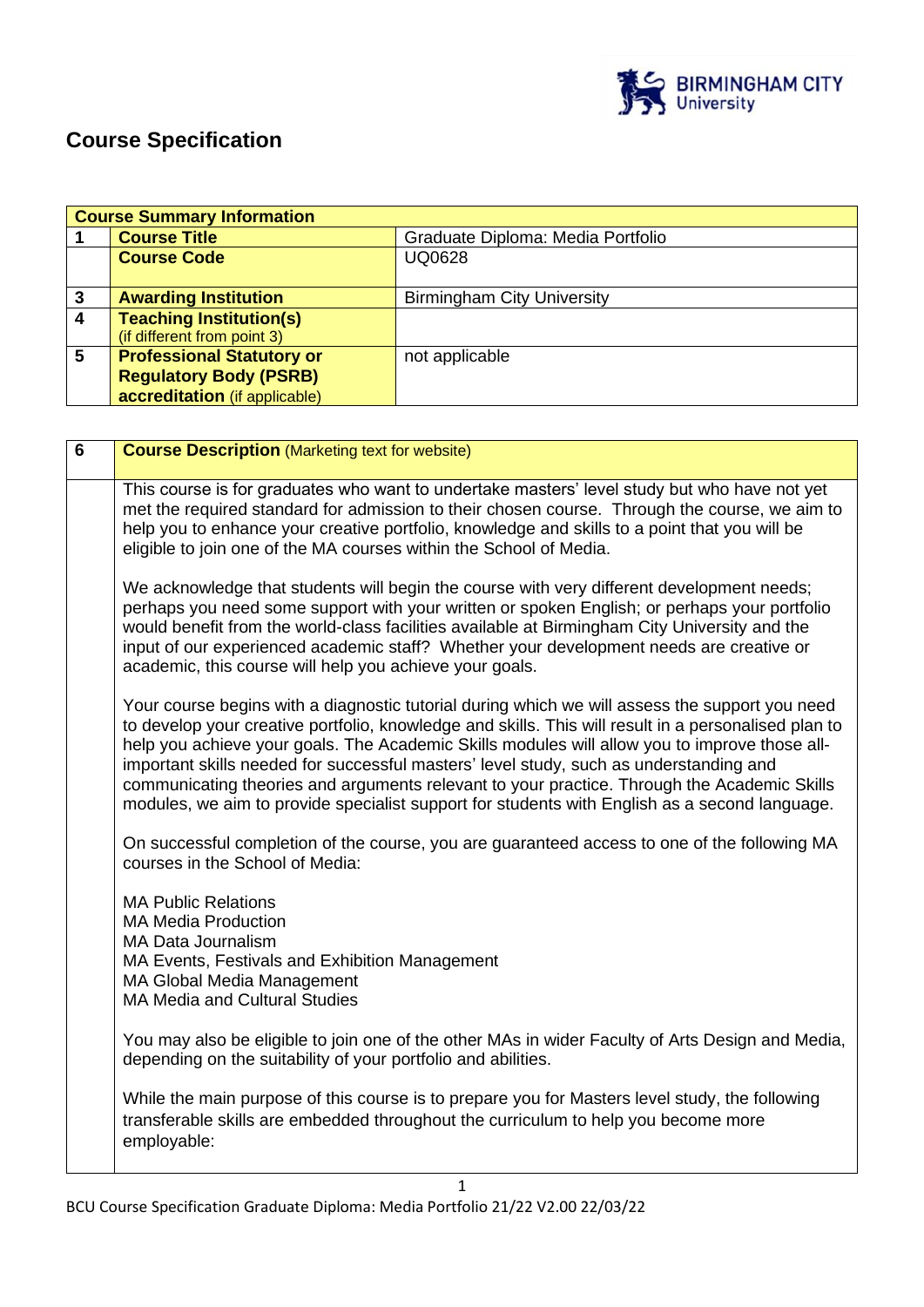

- Time management
- Project management
- Effective communication through a variety of methods, including presentations
- Group working
- Problem solving
- **Digital literacy**

We recognise that students will have different prior experiences and competences and may not need to complete the full course in order to achieve the standards required for entry to Masters. Depending on your prior experience, the University's Recognition of Prior Learning scheme may enable you to make a case to undertake just those aspects of the course which meet your development needs.

As part of the application process, we require a digital portfolio demonstrating critical thinking, technical abilities and creative process relevant to the subject area.

|    | <b>Course Awards</b>                   |       |                |
|----|----------------------------------------|-------|----------------|
| 7a | Name of Final Award                    | Level | <b>Credits</b> |
|    |                                        |       | <b>Awarded</b> |
|    | Graduate Diploma                       |       | 120            |
| 7b | <b>Exit Awards and Credits Awarded</b> |       |                |
|    | <b>Graduate Certificate</b>            |       | 60             |

| <b>Derogation from the University Regulations</b> |
|---------------------------------------------------|
| Not Applicable                                    |

| <b>Delivery Patterns</b> |                             |                          |               |
|--------------------------|-----------------------------|--------------------------|---------------|
| <b>Mode(s) of Study</b>  | <b>Location(s) of Study</b> | <b>Duration of Study</b> | Code(s)       |
| Full Time                | <b>City Centre</b>          | vear                     | <b>UQ0628</b> |

| 10 | <b>Entry Requirements</b>                                                                                                                                                                                                                                                  |                                             |
|----|----------------------------------------------------------------------------------------------------------------------------------------------------------------------------------------------------------------------------------------------------------------------------|---------------------------------------------|
|    | Good Honours Degree relevant to the discipline or equivalent<br>Home:                                                                                                                                                                                                      |                                             |
|    |                                                                                                                                                                                                                                                                            | experience                                  |
|    | EU:                                                                                                                                                                                                                                                                        | IELTS 5, with 5 in all bands, or equivalent |
|    | International:                                                                                                                                                                                                                                                             | IELTS 5, with 5 in all bands, or equivalent |
|    | Access:                                                                                                                                                                                                                                                                    | Not applicable                              |
| 11 | <b>Course Aims</b>                                                                                                                                                                                                                                                         |                                             |
|    | The overall aim of the course is to help students to progress to L7 study by supporting the<br>development of:<br>Technical and practical skills relevant to the discipline<br>Knowledge and understanding of the principal contextual areas relevant to the<br>discipline |                                             |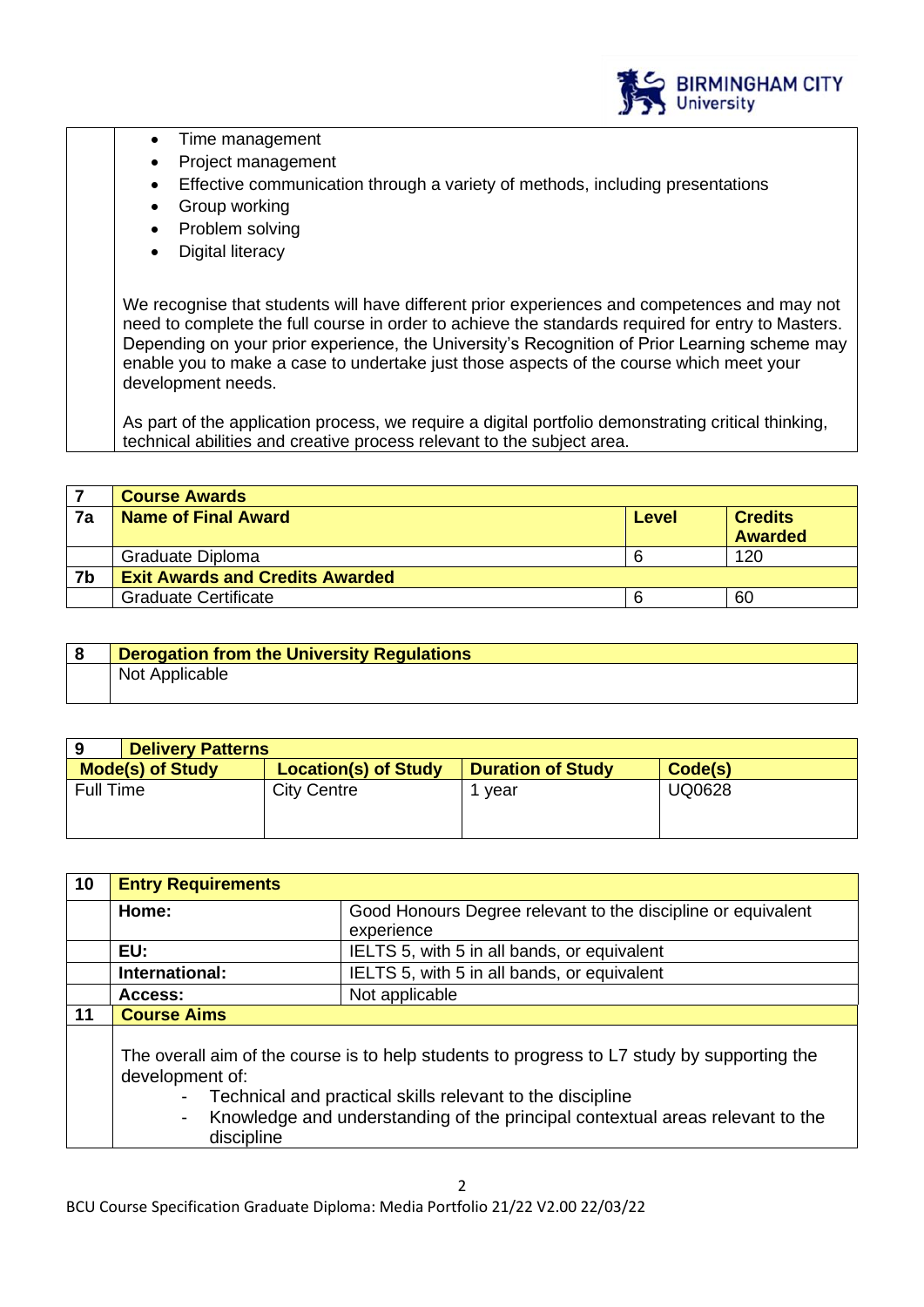

|                         | The ability to critically reflect on the student's own work and the work of others<br>relevant to the discipline<br>The ability to work independently, managing time and resources effectively<br>The ability to research, analyse and apply relevant theoretical frameworks to the<br>students own practice<br>The ability to communicate, in writing and verbally, key aspects of the discipline as it<br>$\overline{\phantom{a}}$<br>relates to their own practice |
|-------------------------|-----------------------------------------------------------------------------------------------------------------------------------------------------------------------------------------------------------------------------------------------------------------------------------------------------------------------------------------------------------------------------------------------------------------------------------------------------------------------|
| 12                      | <b>Course Learning Outcomes</b>                                                                                                                                                                                                                                                                                                                                                                                                                                       |
| $\mathbf{1}$            | Apply core vocabulary, both academic and practical, within their chosen media discipline                                                                                                                                                                                                                                                                                                                                                                              |
| $\overline{2}$          | Undertake personal research and analysis to apply technical and theoretical frameworks in<br>a media industry context.                                                                                                                                                                                                                                                                                                                                                |
| 3                       | Demonstrate a systematic understanding of principal areas within their chosen media<br>discipline and their relevance to own practice                                                                                                                                                                                                                                                                                                                                 |
| $\overline{\mathbf{4}}$ | Communicate key aspects, problems and approaches to solutions within own media<br>discipline and practice                                                                                                                                                                                                                                                                                                                                                             |
| $5\phantom{1}$          | Critically evaluate and reflect upon own practice and others within the chosen media<br>discipline                                                                                                                                                                                                                                                                                                                                                                    |
| $6\phantom{1}$          | Work independently, managing time and resources effectively in order to complete a body<br>of work                                                                                                                                                                                                                                                                                                                                                                    |
| $\overline{7}$          | Demonstrate practical, analytical and critical skills within a portfolio of work commensurate<br>with undertaking higher study                                                                                                                                                                                                                                                                                                                                        |
| 8                       | Generate, develop and apply ideas within own media practice                                                                                                                                                                                                                                                                                                                                                                                                           |
| $\boldsymbol{9}$        |                                                                                                                                                                                                                                                                                                                                                                                                                                                                       |
| 10                      |                                                                                                                                                                                                                                                                                                                                                                                                                                                                       |
|                         |                                                                                                                                                                                                                                                                                                                                                                                                                                                                       |

**14 Course Learning, Teaching and Assessment Strategy** *This section explains the learning and teaching approaches, activities and experiences that your course will offer; the range of assessments and types of feedback and feed forward you will encounter, and explain how these will support your continuous learning throughout the course, and explain the expectations we have of you in this learning partnership.* You will learn through: • Staff presentations or lectures that introduce topics and establish key concepts; Staff demonstrations of equipment, processes or techniques; • Staff-produced guides, study support information, or networked learning packages; • Directed study tasks involving academic or production activities; Set readings that allow students to explore subject matter further and aid their preparation for seminar discussions; • Interactive forums, discussion and collaborative projects through Moodle or other online platforms;

- Seminars, where lecturers lead and facilitate students' discussion of issues;
- Task-centred workshops and presentations where students are encouraged to work in small groups and take on role responsibilities;
- Cross disciplinary collaborative working;
- Simulated professional production practice;
- Real world projects;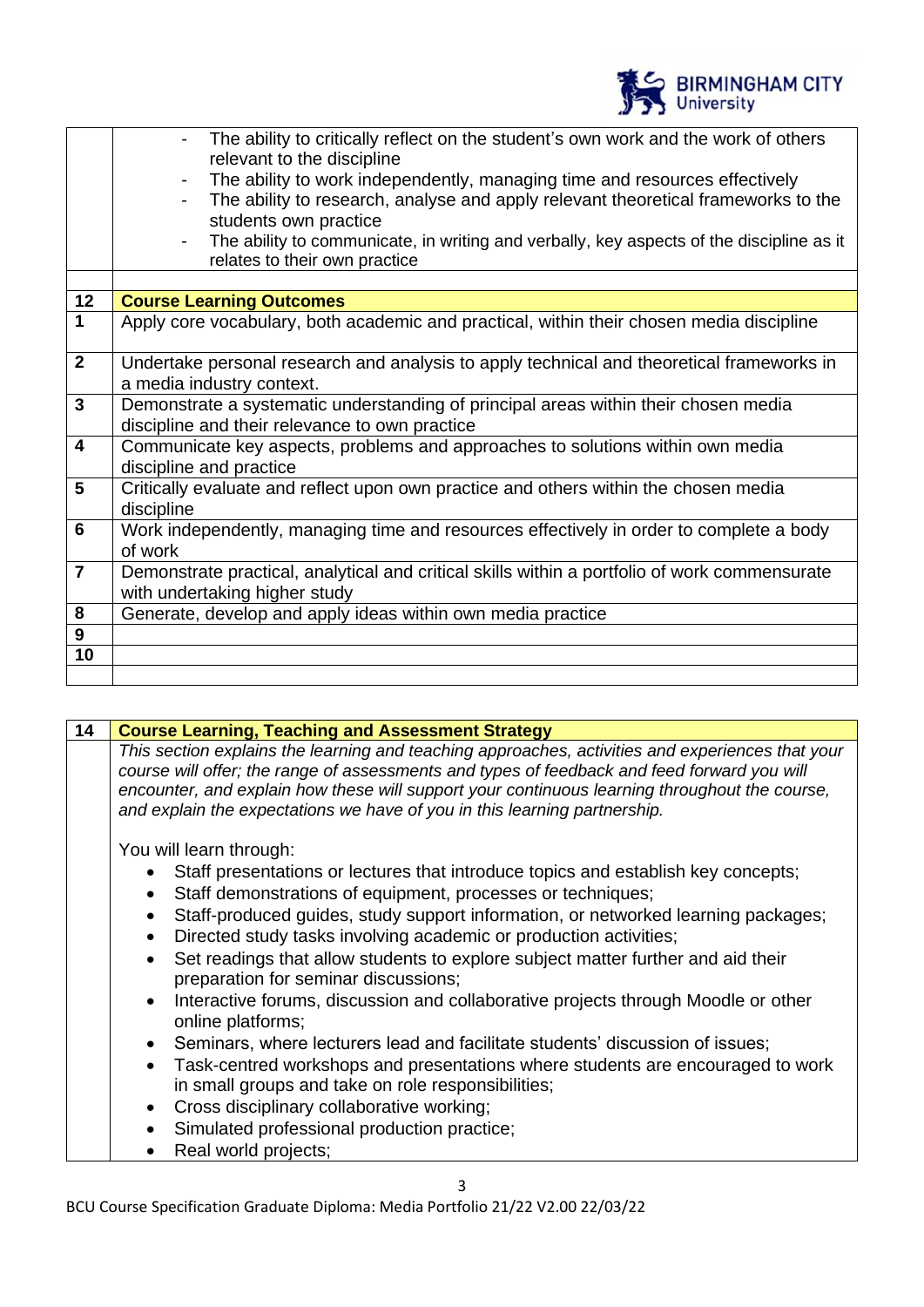

- Individual or small group tutorial sessions;
- Independent research, analysis and production work.

Assessment will be through development and presentation of discipline focussed portfolios, project plans from a live brief, and presentations.

*The Academic Skills modules are for pre-masters students across the wider Faculty so you will get to know students from outside your subject area and benefit from exposure to their practice and perspectives. The module works in tandem with your Portfolio and Major Project modules, allowing you to use the knowledge and skills you are developing to communicate ideas about your own practice and that of others related to your subject area. You will be taught mainly online, providing you with an opportunity to take part in interactive activities in your own time to support your learning. You will also participate in online group tutorials and seminars where your lecturers will help you to contextualise your learning to your particular subject area and your own practice. Your assessment will consist of presentations, short written proposals and reports relevant to your subject area. You'll have opportunities to get feedback on drafts of your work and to practice your presentations, with feedback from your fellow students and lecturers.*

| 15  | <b>Course Requirements</b>                                                                                                              |                                |                     |  |
|-----|-----------------------------------------------------------------------------------------------------------------------------------------|--------------------------------|---------------------|--|
| 15a | Level 6:                                                                                                                                |                                |                     |  |
|     | In order to complete this course a student must successfully complete all the following<br><b>CORE modules (totalling 120 credits):</b> |                                |                     |  |
|     | <b>Module Code</b>                                                                                                                      | <b>Module Name</b>             | <b>Credit Value</b> |  |
|     | <b>ADM6008</b>                                                                                                                          | <b>Academic Skills 1</b>       | 40                  |  |
|     | <b>MED6217</b>                                                                                                                          | Developing a Portfolio (Media) | 20                  |  |
|     | <b>ADM6005</b>                                                                                                                          | <b>Major Project</b>           | 40                  |  |
|     |                                                                                                                                         |                                |                     |  |

# **15b Structure Diagram**

# **Level 6**

#### **September Start**

| <b>Semester 1</b>                          | <b>Semester 2</b>              |
|--------------------------------------------|--------------------------------|
| Academic Skills 1 (40 credits)             | Academic Skills 2 (20 credits) |
| Developing a Portfolio (Media) (20 credits | Major Project (40 credits)     |